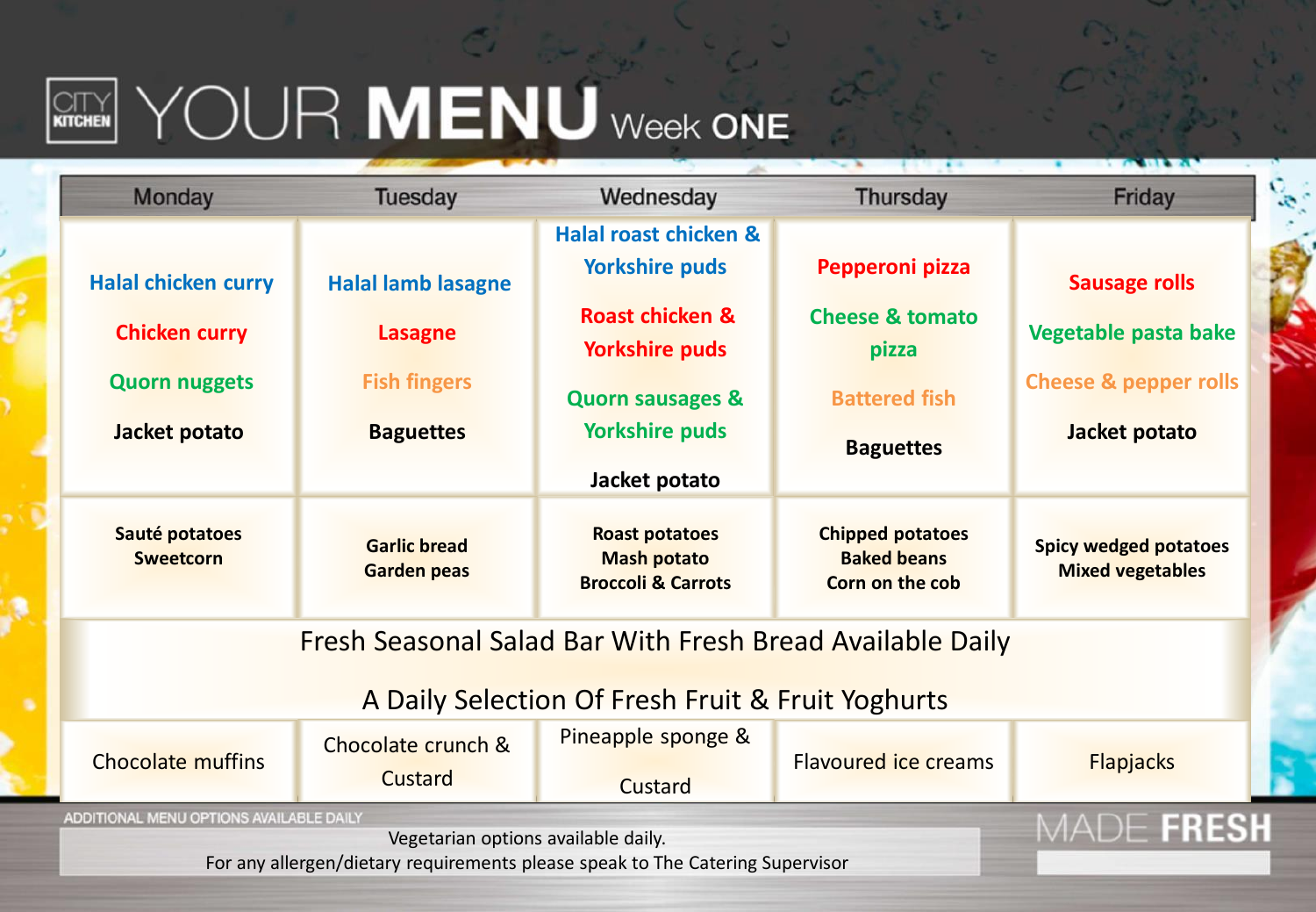## $\left[\begin{matrix} \text{CITY} \end{matrix}\right]$   $\text{YOUR}$   $\text{MEMU}$  week two

|                                                                                                                          |                                                       |                                                  | <b>Thursday</b>                                              | Friday                                       |  |  |  |
|--------------------------------------------------------------------------------------------------------------------------|-------------------------------------------------------|--------------------------------------------------|--------------------------------------------------------------|----------------------------------------------|--|--|--|
| <b>Halal lamb burgers</b>                                                                                                | <b>Halal Spicy Chicken</b>                            | Halal lamb spaghetti<br>bolognaise               | Pepperoni pizza                                              | <b>Halal tandoori</b>                        |  |  |  |
| Lamb burgers & baps<br><b>Veggie burgers</b>                                                                             | <b>Pasta</b><br>Spicy chicken pasta                   | <b>Beef spaghetti</b>                            | <b>Cheese &amp; tomato</b><br>pizza                          | drumsticks<br><b>Chicken drumsticks</b>      |  |  |  |
| <b>Baguettes</b>                                                                                                         | <b>Fish fingers</b>                                   | bolognaise<br><b>Vegetable samosa</b>            | <b>Battered fish</b>                                         | <b>Macaroni cheese</b>                       |  |  |  |
|                                                                                                                          | Jacket potatoes                                       | <b>Baguettes</b>                                 | Jacket potatoes                                              | <b>Baguettes</b>                             |  |  |  |
| <b>Potato waffles</b><br><b>Sweetcorn</b>                                                                                | <b>Herby diced potatoes</b><br><b>Mixed vegetable</b> | <b>Garlic bread</b><br><b>Carrots &amp; peas</b> | <b>Chipped potatoes</b><br><b>Baked beans</b><br>Corn on cob | Rice or sauté potatoes<br><b>Garden peas</b> |  |  |  |
| Fresh Seasonal Salad Bar With Fresh Bread Available Daily<br>A Daily Selection Of Fresh Fruit & Fruit Yoghurts           |                                                       |                                                  |                                                              |                                              |  |  |  |
| <b>Chocolate Cracknell &amp;</b><br>custard                                                                              | <b>Cookies</b>                                        | Vanilla sponge &<br>custard                      | Ice creams                                                   | Jam doughnuts                                |  |  |  |
| ADDITIONAL MENU OPTIONS AVAILABLE DAILY<br>For any allergen/dietary requirements please speak to The Catering Supervisor | MADE FRESH                                            |                                                  |                                                              |                                              |  |  |  |